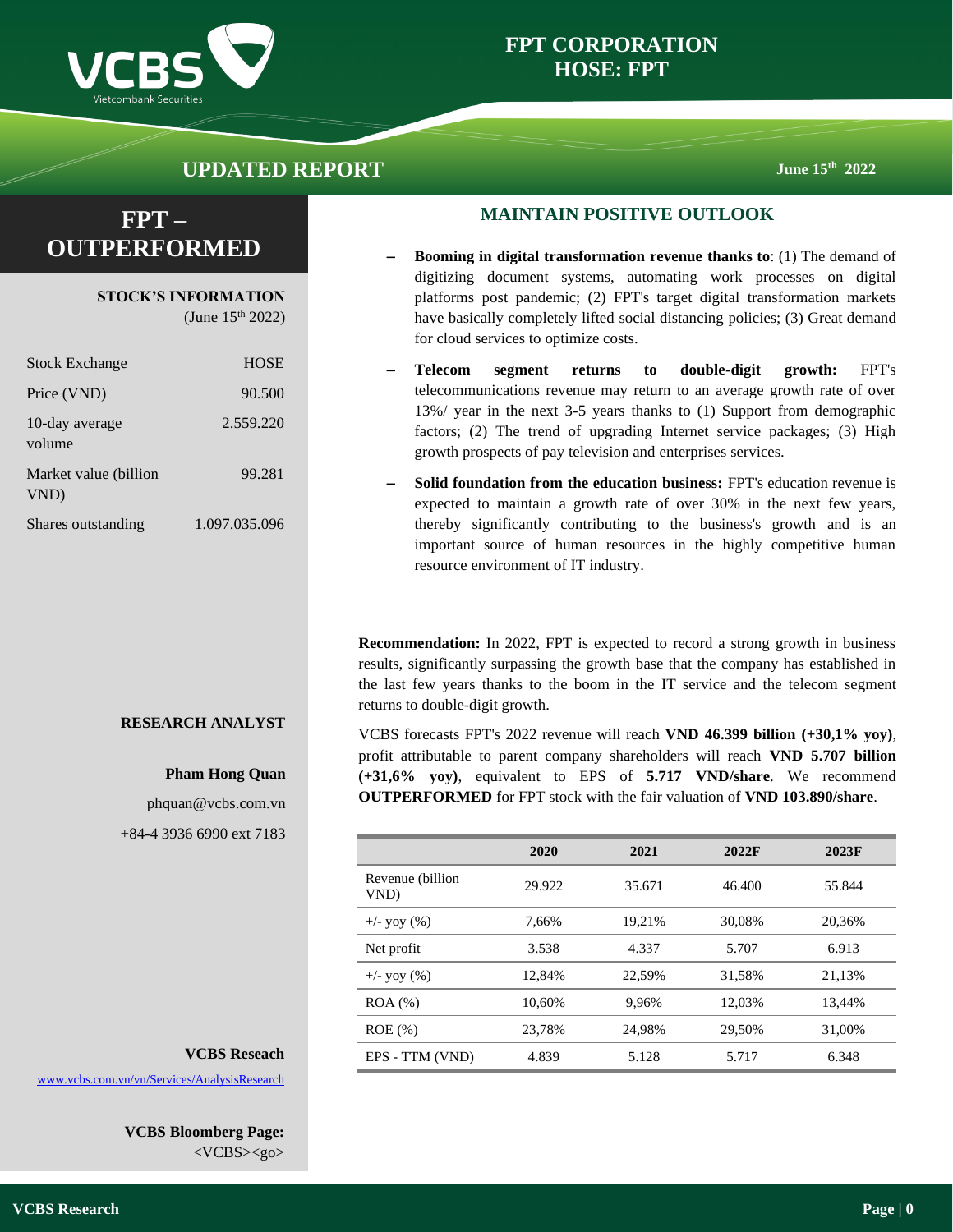### **BUSINESS RESULTS**

**In the first 4 months of 2022, FPT recorded net revenue of VND 12.991 billion dong, up 24,5% over the same period,** driven mainly by technology revenue when the demand for information technology services increased strongly in most key markets such as the US (+67% yoy) and Asia-Pacific (+40% yoy). In particular, revenue from digital transformation activities recorded a boom in the period with a growth of 90,2%, thereby increasing the contribution proportion in foreign IT service revenue to 40,3%.

**FPT recorded pre-tax profit in 4M.2022 reaching VND 2.418 billion (+25,9% yoy).** Profit margin improved along with: (1) Increasing profit efficiency of the telecommunications segment, especially the pay TV segment after surpassing the break-even point; (2) Domestic IT service profit margin expanded thanks to an increase in the proportion of contributions from high-margin Made by FPT services.



#### **Figure 2: Revenue and EBT growth by segments**

### **BUSINESS OUTLOOK**

#### **Booming in digital transformation revenue**

Covid-19 pandemic and long-term distancing and remote working measures have brought many fundamental changes to the business environment and working processes on a global scale, especially when businesses that had completed digital transformation and automating processes has demonstrated outstanding advantages in post-pandemic resilience and recovery. VCBS believes that FPT's digital transformation service revenue can record a growth rate of over 40%/ year in the next 2-3 years thanks to:

The demand for digitizing documents, automating work processes on digital, cloud and applications to help remotely connect information systems is forecasted to increase sharply after the pandemic along with: ( 1) The popularity of technology applications and the inevitable development trend of the digital economy, especially when businesses realize that many activities can be completed online; (2) The trend of remote working and hybrid

*Source: FPT, VCBS*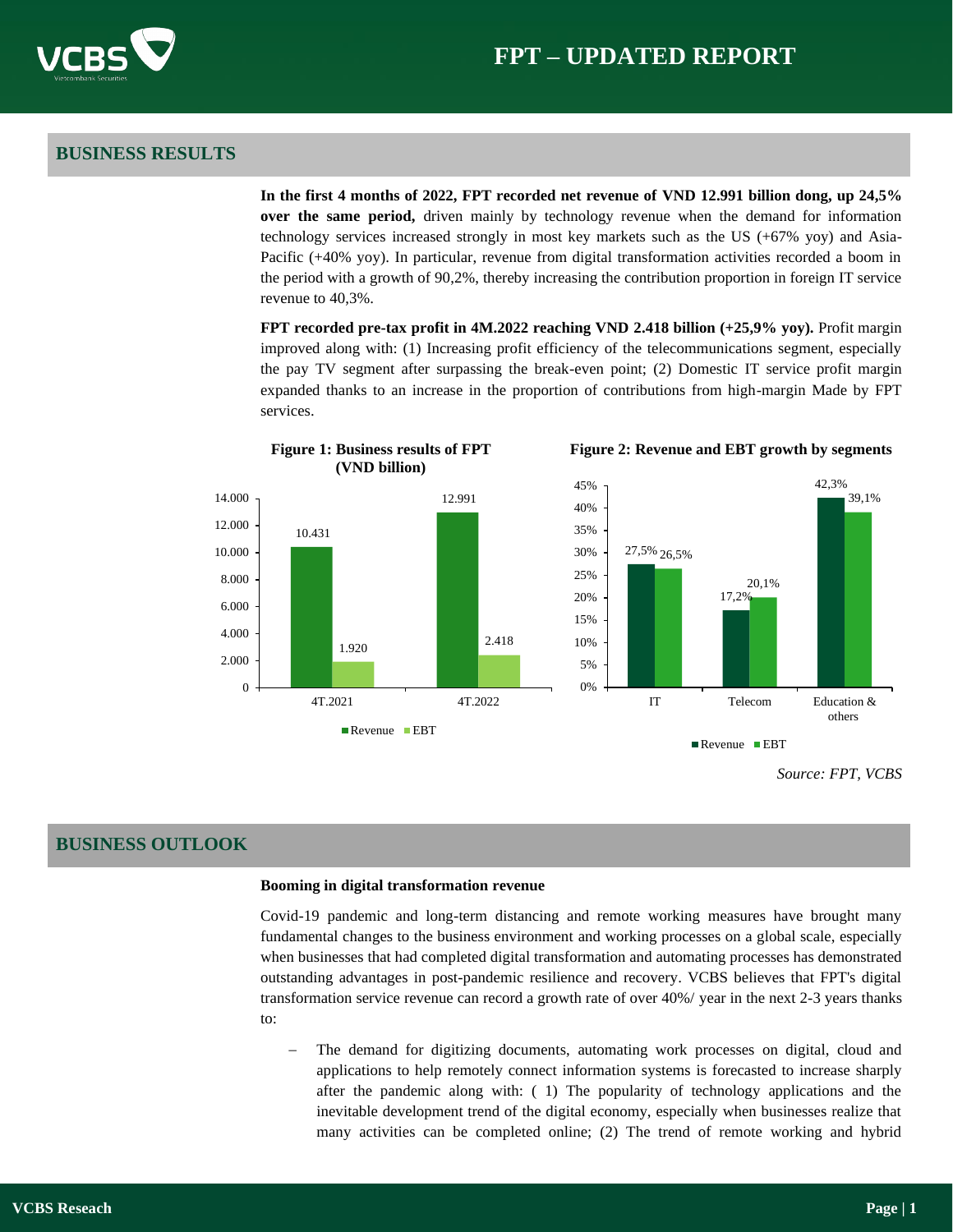

(combined model) is favored after the pandemic in developed countries when employees have formed new working habits and are familiar with the automation systems and processes.

- − FPT's target digital transformation markets (USA, Japan, EU) have basically completely lifted the distancing order, thereby bringing many advantages to connecting with customers and signing contracts; field trips, researching on processes and products by BA (Business Analyst) team, especially in the Japanese market (Accounting for 44% of FPT's foreign IT revenue and still prefers the traditional consulting model).
- The booming trend of digital economy places requirements on developing IT systems for all businesses in the economy. Meanwhile, investing in hardware, servers, IT team and building a software system from beginning is not cost-effective for small businesses or companies that lack of experience in IT, thereby creating a great demand for IAAS (Infrastructure as a Service) and PAAS (Platform as a Service) cloud services - FPT's strength areas and accounting for the highest proportion in the market. digital transformation revenue.



**Figure 3: Business results of FPT's digital transformation segment**

In the years 2020-2021, the revenue growth of the telecommunications segment, especially FPT's broadband Internet service, has slowed down significantly compared to the previous rapid growth period since: (1) Covid-19 pandemic and social distancing measures limited selling and installing equipment at households; (2) Broadband internet market experienced slowing growth when internet service has already been available to the majority of households.

However since the beginning of 2022, FPT has recorded a positive recovery in the growth rate of the telecommunications sector with revenue growth in 4M.2022 reaching 17,2% - double the rate recorded in 2021 thanks to resume business activities and benefit from pent-up demand during the pandemic. VCBS estimates that FPT's telecommunications revenue may return to an average growth rate of over 13%/year in the next 3-5 years considering the following factors:

Support from demographic trends when the Millennial generation (the highest proportion in the population of Vietnam) is getting married and separating from parents' houses, thereby boosting the demand for internet system and television services. In addition, this is a techfamiliar generation, demands for large internet capacity and tends to spend freely on essential

**Telecom segment returns to double-digit growth**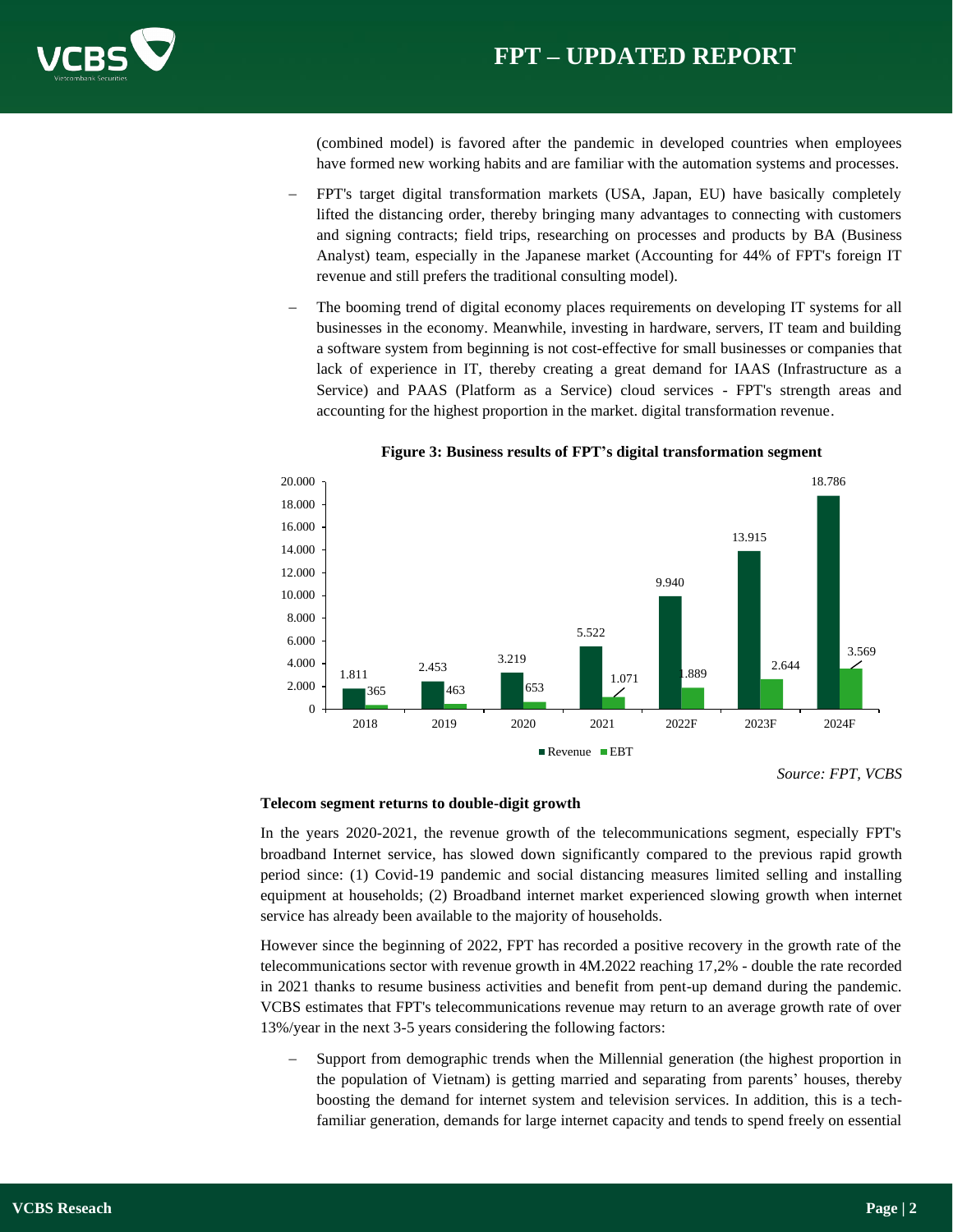

services, so they often prefer to use high-speed internet packages.

- The trend of upgrading internet service packages along with: (1) Increasing the standard of graphic quality and processing speed of digital content/applications on internet; (2) Positively improved income level makes internet service cost insignificant in total household expenditure.
- The scale of revenue from pay TV services (FPT Play) and business telecommunications services is large enough to offset the impact of slowing growth in the broadband segment. We believe that FPT Play service can maintain a high growth rate (15-25%/year) in the coming period thanks to: (1) The tightening of copyright of digital content makes access to movies and shows free on internet becomes difficult; (2) The trend of maintaining the use of traditional pay TV services (such as FPT Play, MyTV,...) to access television content and sports matches; (3) The advantage of cross-selling products when providing with Internet in a service package.



#### **Figure 4: Growth in telecom revenue of FPT**

#### **Solid foundation from the education business**

With more than 15 years of experience and a system of schools and campuses spanning many provinces, FPT is one of the most successful enterprises in the field of private education business in Vietnam. FPT's education revenue is expected to maintain a growth rate of over 30% in the next few years and become an important contributor to the business's growth besides telecommunications and IT services. Specifically:

- Increasing trend of studying IT when the later Gen  $Z$  (who will enter college in the next few years) is well oriented, exposed to technology from a young age and influenced by labor market preferences. With a well-established brand name in the field of technology training with proven quality, FPT University will be one of the biggest beneficiaries of this trend.
- The proportion of students attending private schools for general education is forecasted to remain increasing sharply in the coming period when: (1) Newly enrolled students mostly have parents in the 80s and 90s generation who have more progressive opinion on private education than previous generations and wants their children to learn in an open and full

*Source: FPT, VCBS*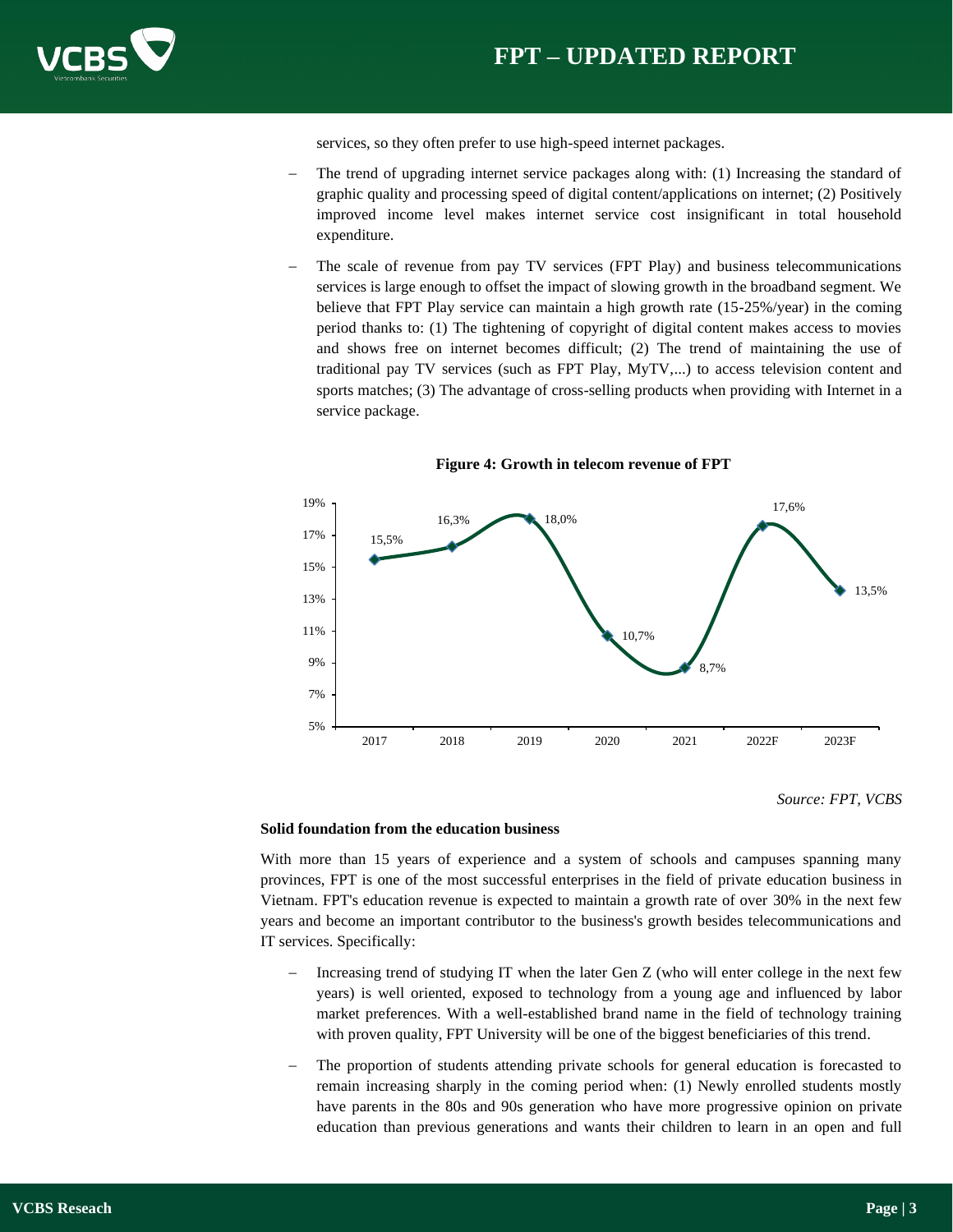

developing environment; (2) The improved income level helps to increase the ability of households to pay for private education programs.

In the coming period, FPT will promote investment in expanding the educational institutions system and increase its presence in new cities and provinces such as Ha Nam, Bac Ninh, Hai Phong,... to meet the demand for the target of 200.000 students, thereby contributing positively to business results and being an important source of human resources for the corporation in the context of high competition for human resources in the industry.



#### **Figure 5: Number of students in FPT education system**

### **RECOMMENDATION**

In 2022, FPT is expected to record a strong growth in business results, significantly surpassing the growth base that the company has established in the last few years thanks to the boom in the IT service and the telecom segment returns to double-digit growth. In the next 5 years, VCBS assesses that FPT poccess abudant prospect to maintain a positive business outlook along with the boom of the digital economy and improved business efficiency in many service areas.

VCBS forecasts FPT's 2022 revenue will reach **VND 46.399 billion (+30,1% yoy)**, profit attributable to parent company shareholders will reach **VND 5.707 billion (+31,6% yoy)**, equivalent to EPS of **5.717 VND/share**. We recommend **OUTPERFORMED** for FPT stock with the fair valuation of **VND 103.890/share**.**.**

*Source: FPT, VCBS*